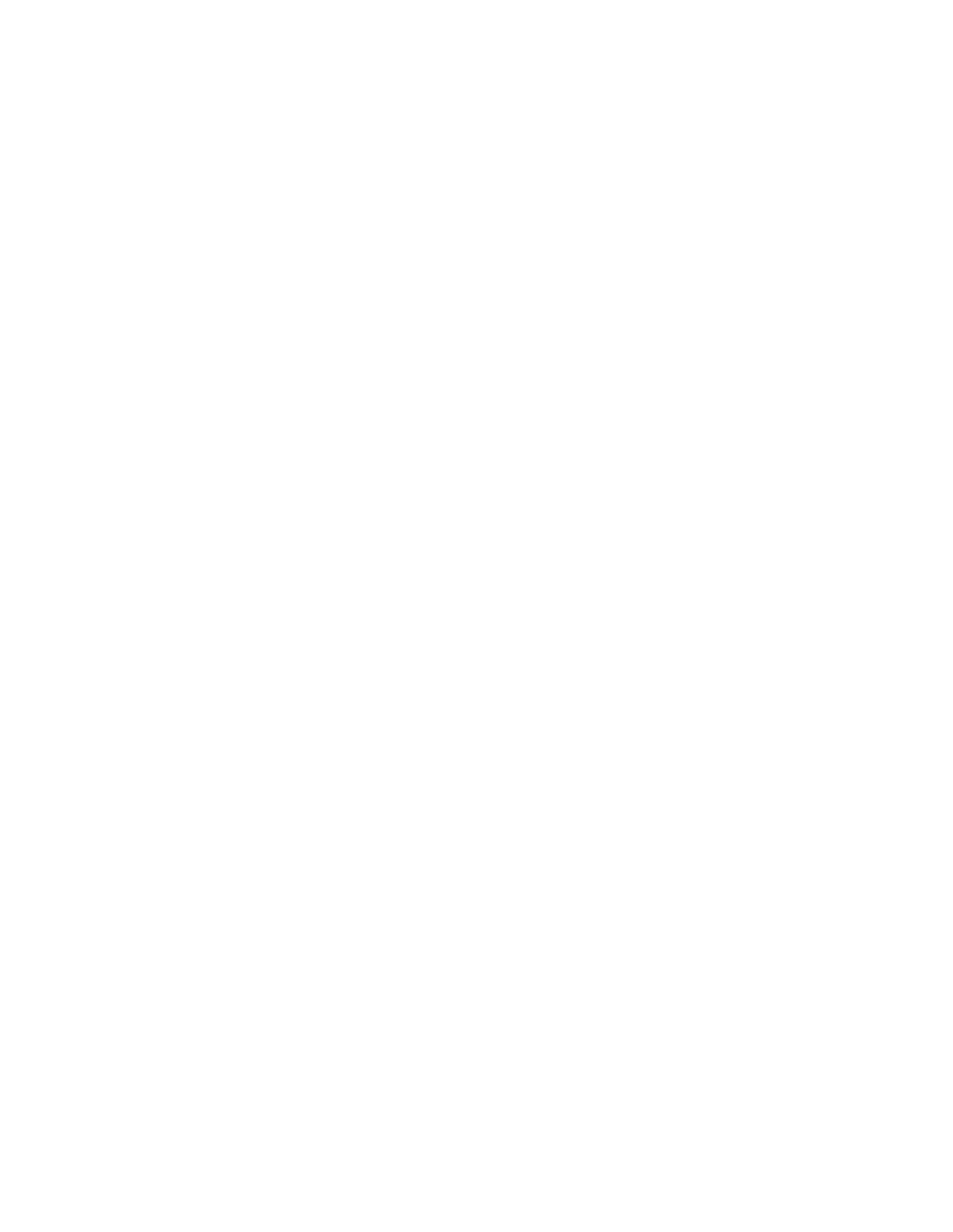For two-dimensional linear splines  $S_1^{(+)'}$  we obtained analytical expressions for the kernel (22) and cross-kernel (23). We have used these kernels for solving the corresponding regression problem and reconstructing images based on data that is similar to what one might get from a Positron Emission Tomography scan [Shepp, Vardi & Kaufman, 1985].

A remarkable feature of this solution is that it avoids a pixel representation of the function which would require the estimation of 10,000 to 60,000 parameters. The spline approximation shown here required only 172 SVs.



Figure 4: Original image (dashed line) and its reconstruction (solid line) from 2,048 observations (left). 172 SVs (support lines) were used in the reconstruction (right).

# 6 Conclusion

In this article we present a new method of function estimation that is especially useful for solving multi-dimensional problems. The complexity of the solution of the function estimation problem using the SV representation depends on the complexity of the desired solution (i.e. on the required number of SVs for a reasonable approximation of the desired function) rather than on the dimensionality of the space. Using the SV method one can solve various problems of function estimation both in statistics and in applied mathematics.

#### Acknowledgments

We would like to thank Chris Burges (Lucent Technologies) and Bernhard Schölkopf (MPIK Tübingen) for help with the code and useful discussions.

This work was supported in part by NSF grant PHY 95-12729 (Steven Golowich) and by ARPA grant N00014-94-C-0186 and the German National Scholarship Foundation (Alex Smola).

#### References

1. Vladimir Vapnik, \The Nature of Statistical Learning Theory", 1995, Springer Verlag N.Y., 189 p.

2. Michael Unser and Akram Aldroubi, "Polynomial Splines and Wevelets - A Signal Perspectives", In the book: "Wavelets  $-A$  tutorial in Theory and Applications", C.K. Chui (ed) pp.  $91 - 122$ , 1992 Academic Press, Inc.

3. L. Shepp, Y. Vardi, and L. Kaufman, "A statistical model for Positron Emission Tomography," J. Amer. Stat. Assoc. 80:389 pp. 8-37 1985.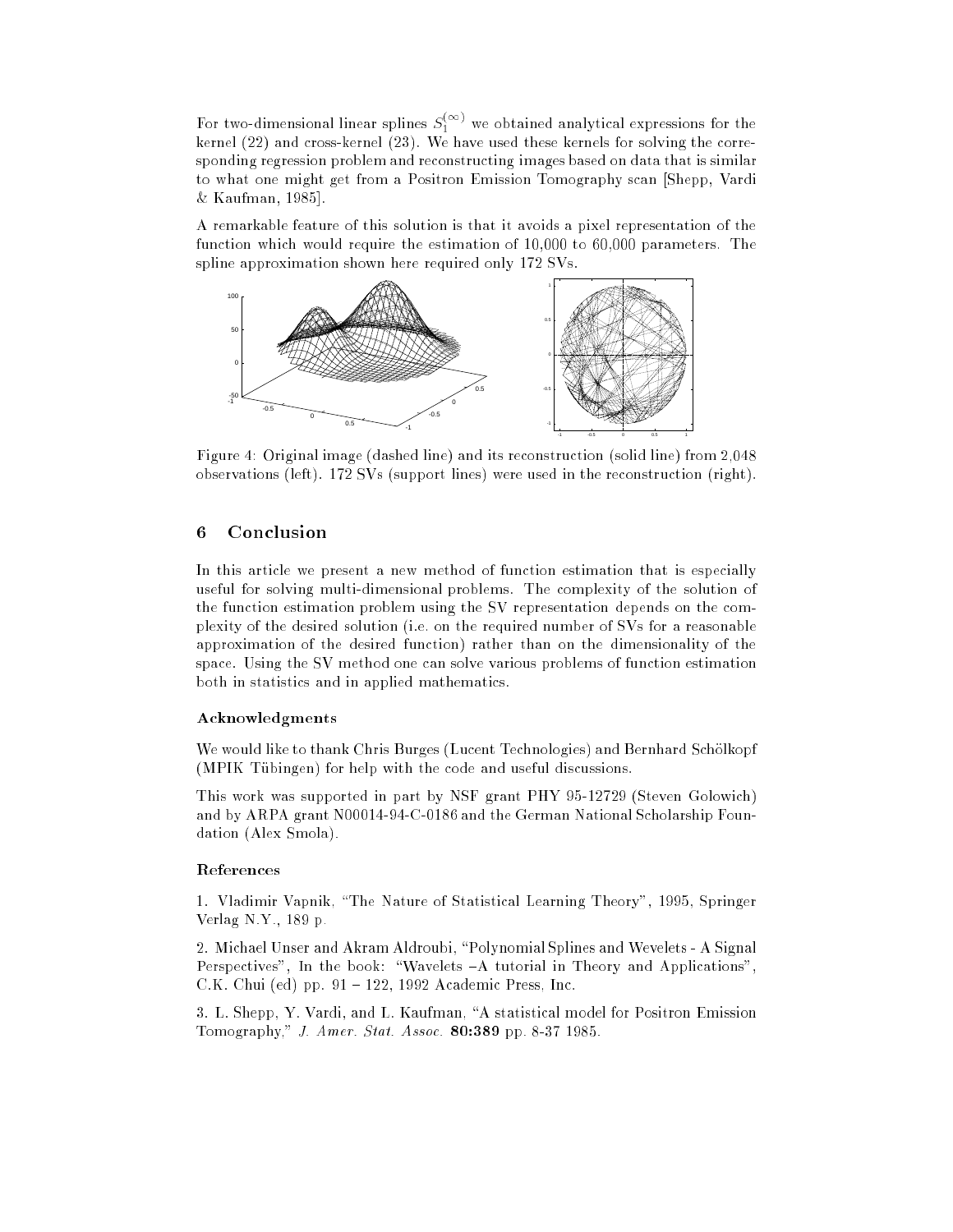# 5 Solution of the linear operator equations

In this section we consider the problem of solving linear equations in the set of functions defined by SVs. Consider the problem of solving a linear operator equation

$$
Af(t) = F(x), \qquad f(t) \in \Xi, \ F(x) \in \Psi,
$$
\n
$$
(18)
$$

where we are given measurements of the right hand side

$$
(x_1, F_1), \ldots, (x_\ell, F_\ell). \tag{19}
$$

Consider the set of functions  $f(t, w) \in \Xi$  linear in some feature space  $\{\Phi(t) =$  $(\phi_0(t), \ldots, \phi_N(t), \ldots)$ :

$$
f(t, w) = \sum_{r=0}^{\infty} w_r \phi_r(t) = (W, \Phi(t)).
$$
 (20)

The operator A maps this set of functions into

$$
F(x, w) = Af(t, w) = \sum_{r=0}^{\infty} w_r A \phi_r(t) = \sum_{r=0}^{\infty} w_r \psi_r(x) = (W, \Psi(x))
$$
 (21)

where  $\psi_r(x) = A\phi_r(t), \Psi(x) = (\psi_1(x), ..., \psi_N(x), ...)$ . Let us define the generating kernel in image space

$$
K(x_i, x_j) = \sum_{r=0}^{\infty} \psi_r(x_i) \psi_r(x_j) = (\Psi(x_i), \Psi(x_j))
$$
 (22)

and the corresponding cross-kernel function

$$
\mathcal{K}(x_i, t) = \sum_{r=0}^{\infty} \psi_r(x_i) \phi_r(t) = (\Psi(x_i), \Phi(t)).
$$
\n(23)

The problem of solving (18) in the set of functions  $f(t, w) \in \Xi$  (finding the vector  $W$ ) is equivalent to the problem of regression estimation  $(21)$  using data  $(19)$ .

To estimate the regression on the basis of the kernel  $K(x_i, x_j)$  one can use the methods described in Section 1. The obtained parameters  $(\alpha_i^*-\alpha_i,\,\,i=1,...\ell)$ define the approximation to the solution of equation  $(18)$  based on data  $(19)$ :

$$
f(t,\alpha) = \sum_{i=1}^{\ell} (\alpha_i^* - \alpha_i) \mathcal{K}(x_i,t).
$$

We have applied this method to solution of the Radon equation

$$
\int_{-a(m)}^{a(m)} f(m \cos \mu + u \sin \mu, \ m \sin \mu - u \cos \mu) du = p(m, \mu),
$$
  

$$
-1 \le m \le 1, \ 0 < \mu < \pi, \quad a(m) = \sqrt{1 - m^2}
$$
(24)

using noisy observations  $(m_1, \mu_1, p_1), ..., (m_\ell, \mu_\ell, p_\ell)$ , where  $p_i = p(m_i, \mu_i) + \xi_i$  and  $\{\xi_i\}$  are independent with  $E \xi_i = 0, E \xi_i < \infty$ .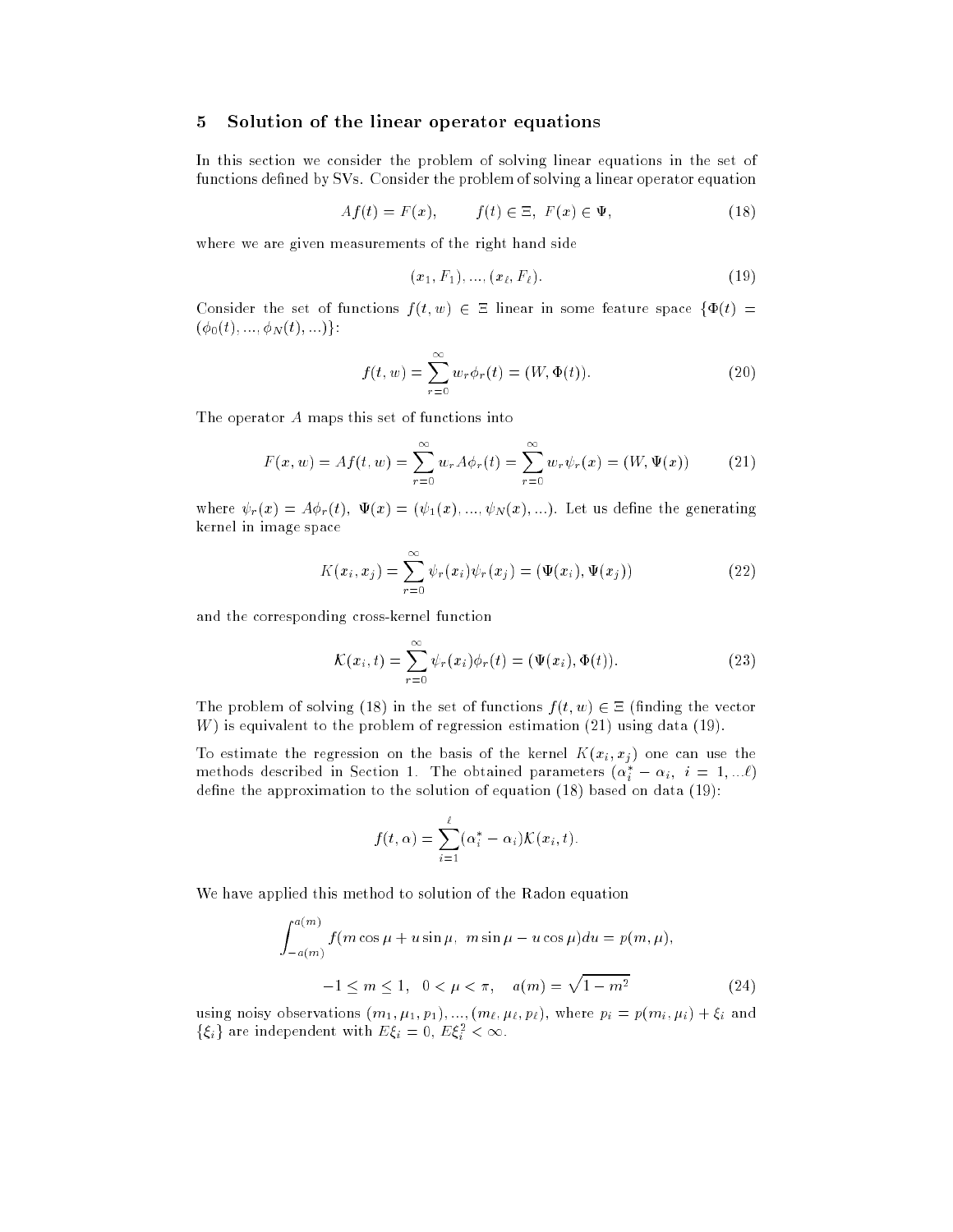# 4 Function estimation and data compression

In this section we approximate functions on the basis of observations at  $\ell$  points

$$
(x_1, y_1), \ldots, (x_\ell, y_\ell). \tag{16}
$$

We demonstrate that to construct an approximation within an accuracy of  $\pm \varepsilon$  at the data points, one can use only the subsequence of the data containing the SVs.

We consider approximating the one and two dimensional functions

$$
f(x) = \text{sinc}|x| = \frac{\sin|x|}{|x|}
$$
\n(17)

on the basis of a sequence of measurements (without noise) on the uniform lattice (100 for the one dimensional case and 2,500 for the two-dimensional case).

For different  $\varepsilon$  we approximate this function by linear splines from  $S_1^{***}$ .



Figure 1: Approximations with different levels of accuracy require different numbers of SV: 31 SV for  $\varepsilon = 0.02$  (left) and 9 SV for  $\varepsilon = 0.1$ . Large dots indicate SVs.



Figure 2: Approximation of  $f(x, y) = \sin \sqrt{x^2 + y^2}$  by two dimensional linear splines with accuracy  $\varepsilon = 0.01$  (left) required 157 SV (right)



Figure 3: sincx function corrupted by different levels of noise ( $\sigma = 0.2$  left, 0.5 right) and its regression. Black dots indicate SV, circles non-SV data.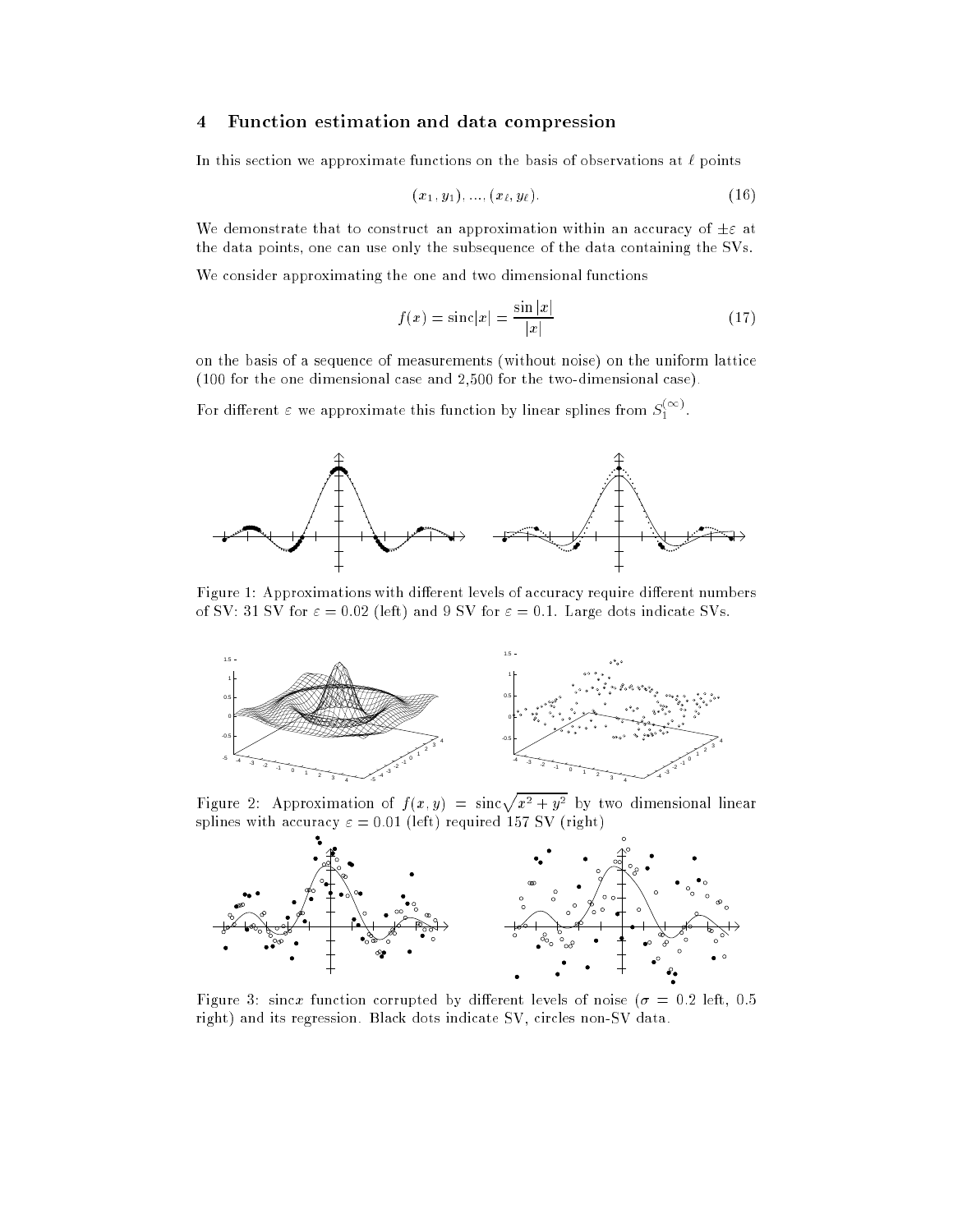Therefore the inner product that generates splines of order  $n$  in one dimension is

$$
K(x_i, x_j) = \sum_{r=0}^{n} x_i^r x_j^r + \sum_{s=1}^{N} (x_i - t_s)_+^n (x_j - t_s)_+^n.
$$
 (11)

Two dimensional splines are linear functions in the  $(N + n + 1)$ <sup>-</sup> dimensional space

$$
1, x, ..., xn, y, ..., yn, ..., (x - t1)n+(y - t*1)n+, ..., (x - tN)n+(y - t*N)n+.
$$
 (12)

Let us denote by  $u_i = (x_i, y_i), u_j = (x_i, y_j)$  two two-dimensional vectors. Then the generating kernel for two dimensional spline functions of order  $n$  is

$$
K(u_i, u_j) = K(x_i, x_j)K(y_i, y_j)
$$

It is easy to check that the generating kernel for the m-dimensional splines is the product of m one-dimensional generating kernels.

In applications of the SV method the number of nodes does not play an important role. Therefore, we introduce splines of order  $d$  with an infinite number of nodes  $S_{\lambda}$ <sup>11</sup>  $\frac{d}{dt}$  . To do this in the  $\pi$ -case, we map any real value  $x_i$  to the element  $\{1, x_i, ..., x_i, (x_i - i)_+^{\perp} \}$  of the Hilbert space. The inner product becomes

$$
K(x_i, x_j) = \sum_{r=0}^{n} x_i^r x_j^r + \int_0^1 (x_i - t)_+^n (x_j - t)_+^n dt
$$
 (13)

For linear splines  $S_1^{(1)}$  we therefore have the following generating kernel:

$$
K(x_i, x_j) = 1 + x_i x_j + x_i x_j \min(x_i, x_j) - \frac{(x_i + x_j)}{2} (\min(x_i, x_j))^2 + \frac{(\min(x_i, x_j))^3}{3}.
$$
\n(14)

In many applications expansions in  $B_n$ -splines [Unser & Aldroubi, 1992] are used, where

$$
B_n(x) = \sum_{r=0}^{n+1} \frac{(-1)^r}{n!} {n+1 \choose r} \left( x + \frac{n+1}{2} - r \right)_+^n.
$$

One may use  $B_n$ -splines to perform a construction similar to the above, yielding the kernel

$$
K(x_i, x_j) = \int_{-\infty}^{\infty} B_n(x_i - t) B_n(x_j - t) dt = B_{2n+1}(x_i - x_j).
$$

### 3.2 Kernels generating Fourier expansions

Lastly, Fourier expansion can be considered as a hyperplane in following  $2N + 1$ dimensional feature space

$$
\frac{1}{\sqrt{2}}, \cos x, \sin x, \dots, \cos Nx, \sin Nx.
$$

The inner product in this space is defined by the Dirichlet formula:

$$
K(x_i, x_j) = \frac{1}{2} + \sum_{r=1}^{N} (\cos rx_i \cos rx_j + \sin rx_i \sin rx_j) = \frac{\sin(N + 1/2)(x_i - x_j)}{\sin \frac{x_i - x_j}{2}}.
$$
 (15)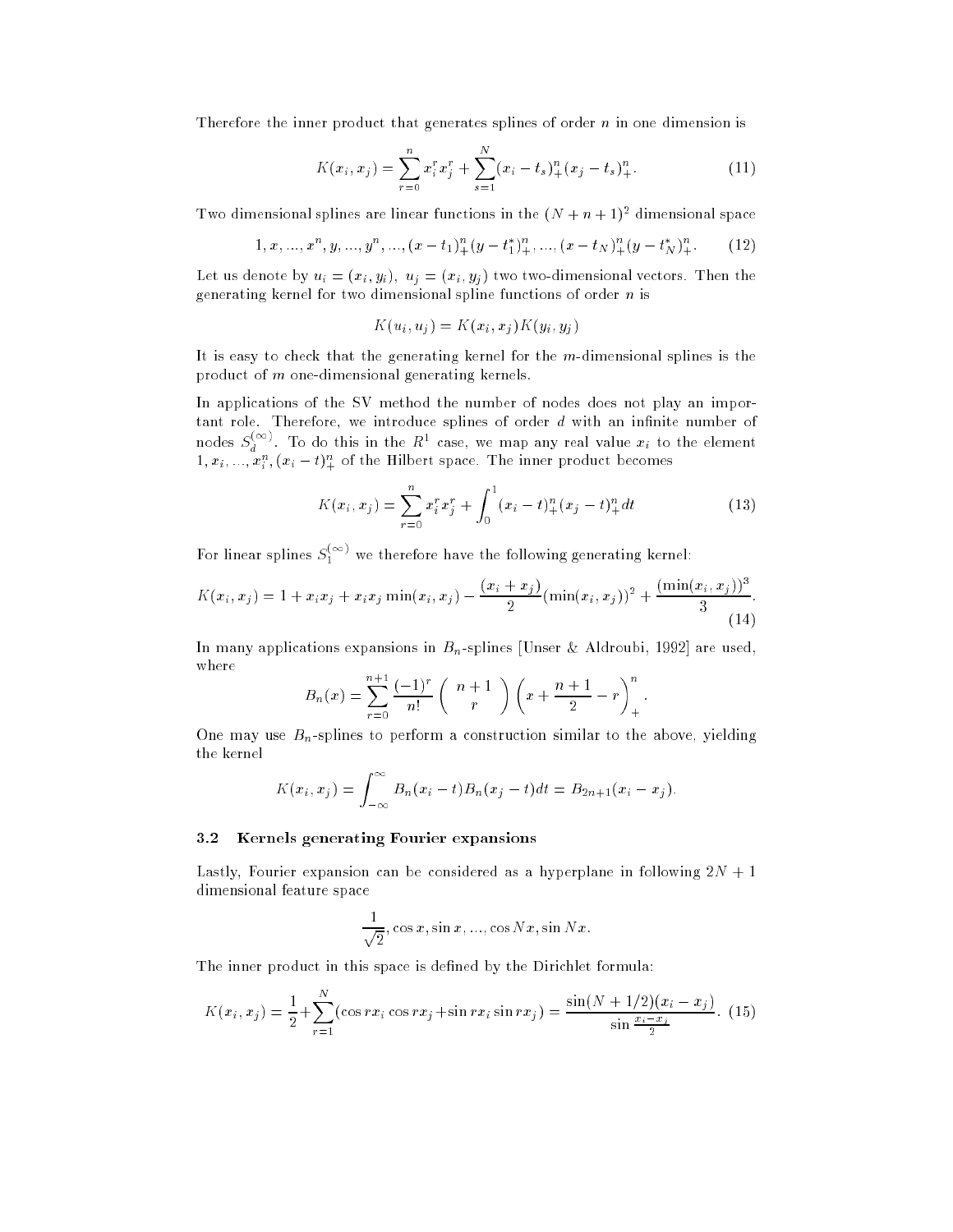The important feature of the solution (4) of this optimization problem is that only some of the coefficients  $(\alpha_i - \alpha_i)$  differ from zero. The corresponding vectors  $x_i$  are called Support Vectors (SVs). Therefore (4) describes an expansion on SVs.

It was shown in [Vapnik, 1995] that to evaluate the inner products  $(\Phi(x_i), \Phi(x))$ both in expansion (4) and in the objective function (5) one can use the general form of the inner product in Hilbert space. According to Hilbert space theory, to guarantee that a symmetric function  $K(u, v)$  has an expansion

$$
K(u,v) = \sum_{k=1}^{\infty} a_k \phi_k(u) \phi_k(v)
$$

with positive coefficients  $a_k > 0$ , i.e. to guarantee that  $K(u, v)$  is an inner product in some feature space  $\Phi$ , it is necessary and sufficient that the conditions

$$
\int K(u,v)g(u)g(v) du dv > 0 \tag{7}
$$

be valid for any non-zero function q on the Hilbert space (Mercer's theorem).

Therefore, in the SV method, one can replace (4) with

$$
f(x, \alpha, \alpha^*) = \sum_{i=1}^{\ell} (\alpha_i^* - \alpha_i) K(x, x_i) + b \tag{8}
$$

where the inner product  $(\Phi(x_i), \Phi(x))$  is defined through a kernel  $K(x_i, x)$ . To find coemcients  $\alpha_i$  and  $\alpha_i$  one has to maximize the function

$$
W(\alpha^*, \alpha) = -\varepsilon \sum_{i=1}^{\ell} (\alpha_i^* + \alpha_i) + \sum_{i=1}^{\ell} y(\alpha_i^* - \alpha_i) - \frac{1}{2} \sum_{i,j=1}^{\ell} (\alpha_i^* - \alpha_i)(\alpha_j^* - \alpha_j) K(x_i, x_j)
$$
(9)

subject to constraints (6).

## 3 Constructing kernels for inner products

To define a set of approximating functions one has to define a kernel  $K(x_i, x)$  that generates the inner product in some feature space and solve the corresponding quadratic optimization problem.

#### 3.1 Kernels generating splines

We start with the spline functions. According to their definition, splines are piecewise polynomial functions, which we will consider on the set [0; 1]. Splines of order n have the following representation

$$
f_n(x) = \sum_{r=0}^n a_r x^r + \sum_{s=1}^N w_j (x - t_s)_+^n
$$
 (10)

where  $(x - t)_+ = \max\{(x - t), 0\}, t_1, ..., t_N \in [0, 1]$  are the nodes, and  $a_r, w_j$  are real values. One can consider the spline function (10) as a linear function in the  $n + N + 1$  dimensional feature space spanned by

$$
1, x, ..., xn, (x - t1)n+, ..., (x - tN)n+.
$$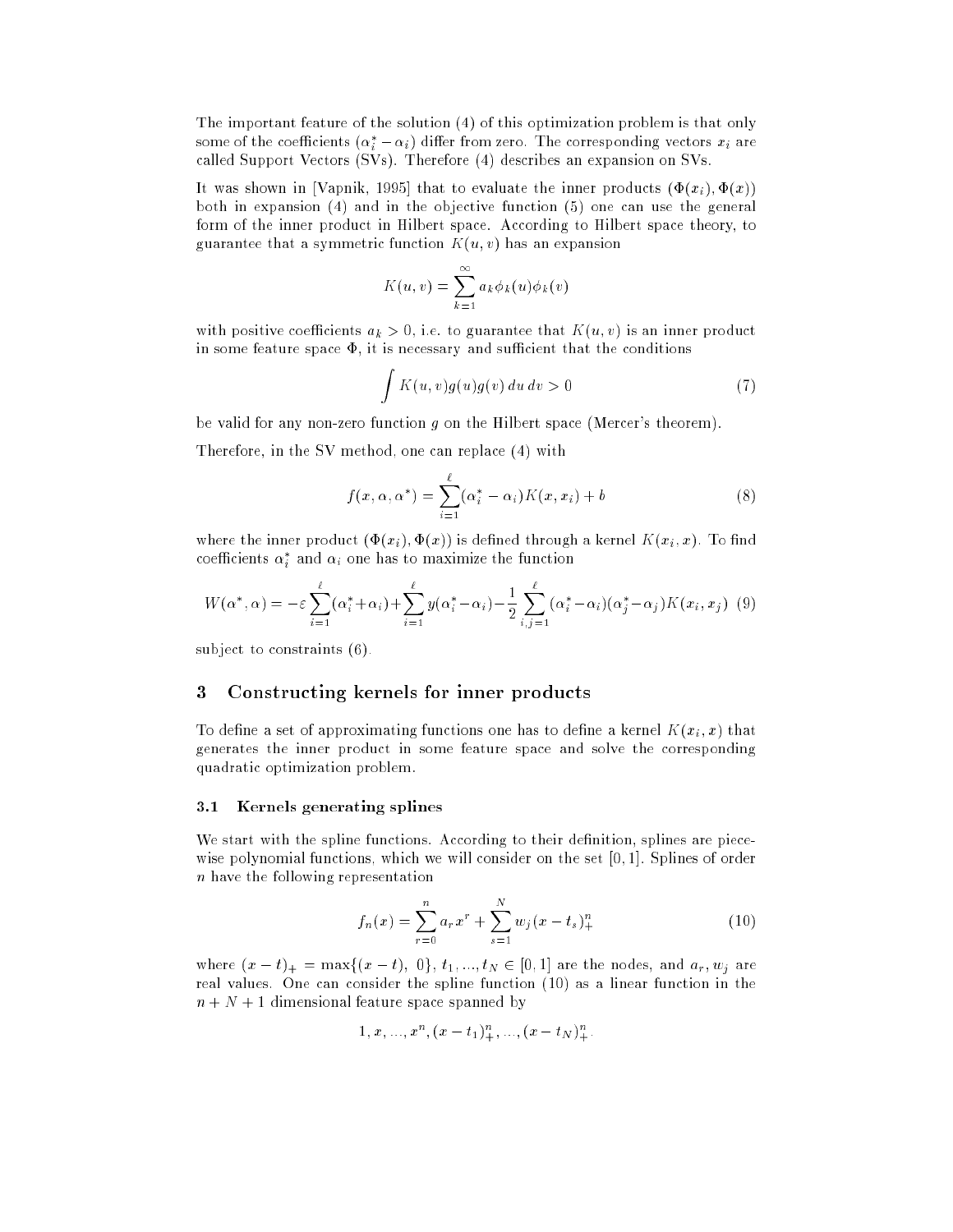novel type of function representation opens new opportunities for solving various problems of function approximation and estimation.

In this paper we demonstrate that using the SV technique one can solve problems that in classical techniques would require estimating a large number of free parameters. In particular we construct one and two dimensional splines with an arbitrary number of grid points. Using linear splines we approximate non-linear functions. We show that by reducing requirements on the accuracy of approximation, one decreases the number of SVs which leads to data compression. We also show that the SV technique is a useful tool for regression estimation. Lastly we demonstrate that using the SV function representation for solving inverse ill-posed problems provides an additional opportunity for regularization.

# 2 SV method for estimation of real functions

Let  $x\in R^+$  and  $y\in R^+$ . Consider the following set of real functions: a vector  $x$  is mapped into some a priori chosen Hilbert space, where we define functions that are linear in their parameters

$$
y = f(x, w) = \sum_{i=1}^{\infty} w_i \phi_i(x), \qquad w = (w_1, ..., w_N, ...) \in \Omega
$$
 (1)

In [Vapnik, 1995] the following method for estimating functions in the set (1) based on training data  $(x_1, y_1), ..., (x_\ell, y_\ell)$  was suggested: find the function that minimizes the following functional:

$$
R(w) = \frac{1}{\ell} \sum_{i=1}^{\ell} |y_i - f(x_i, w)|_{\varepsilon} + \gamma(w, w),
$$
 (2)

where

$$
|y - f(x, w)|_{\varepsilon} = \begin{cases} 0 & \text{if } |y - f(x, w)| < \varepsilon, \\ |y - f(x, w)| - \varepsilon & \text{otherwise,} \end{cases}
$$
(3)

 $(w, w)$  is the inner product of two vectors, and  $\gamma$  is some constant. It was shown that the function minimizing this functional has a form:

$$
f(x, \alpha, \alpha^*) = \sum_{i=1}^{\ell} (\alpha_i^* - \alpha_i)(\Phi(x_i), \Phi(x)) + b
$$
 (4)

where  $\alpha_i, \alpha_i \geq 0$  with  $\alpha_i \alpha_i = 0$  and  $(\Psi(x_i), \Psi(x))$  is the inner product of two elements of Hilbert space.

To find the coefficients  $\alpha_i$  and  $\alpha_i$  one has to solve the following quadratic optimization problem: maximize the functional

$$
W(\alpha^*, \alpha) = -\varepsilon \sum_{i=1}^{\ell} (\alpha_i^* + \alpha_i) + \sum_{i=1}^{\ell} y(\alpha_i^* - \alpha_i) - \frac{1}{2} \sum_{i,j=1}^{\ell} (\alpha_i^* - \alpha_i)(\alpha_j^* - \alpha_j)(\Phi(x_i), \Phi(x_j)),
$$
\n(5)

subject to constraints

$$
\sum_{i=1}^{l} (\alpha_i^* - \alpha_i) = 0, \quad 0 \le \alpha_i, \alpha_i^* \le C, \quad i = 1, ..., \ell.
$$
 (6)